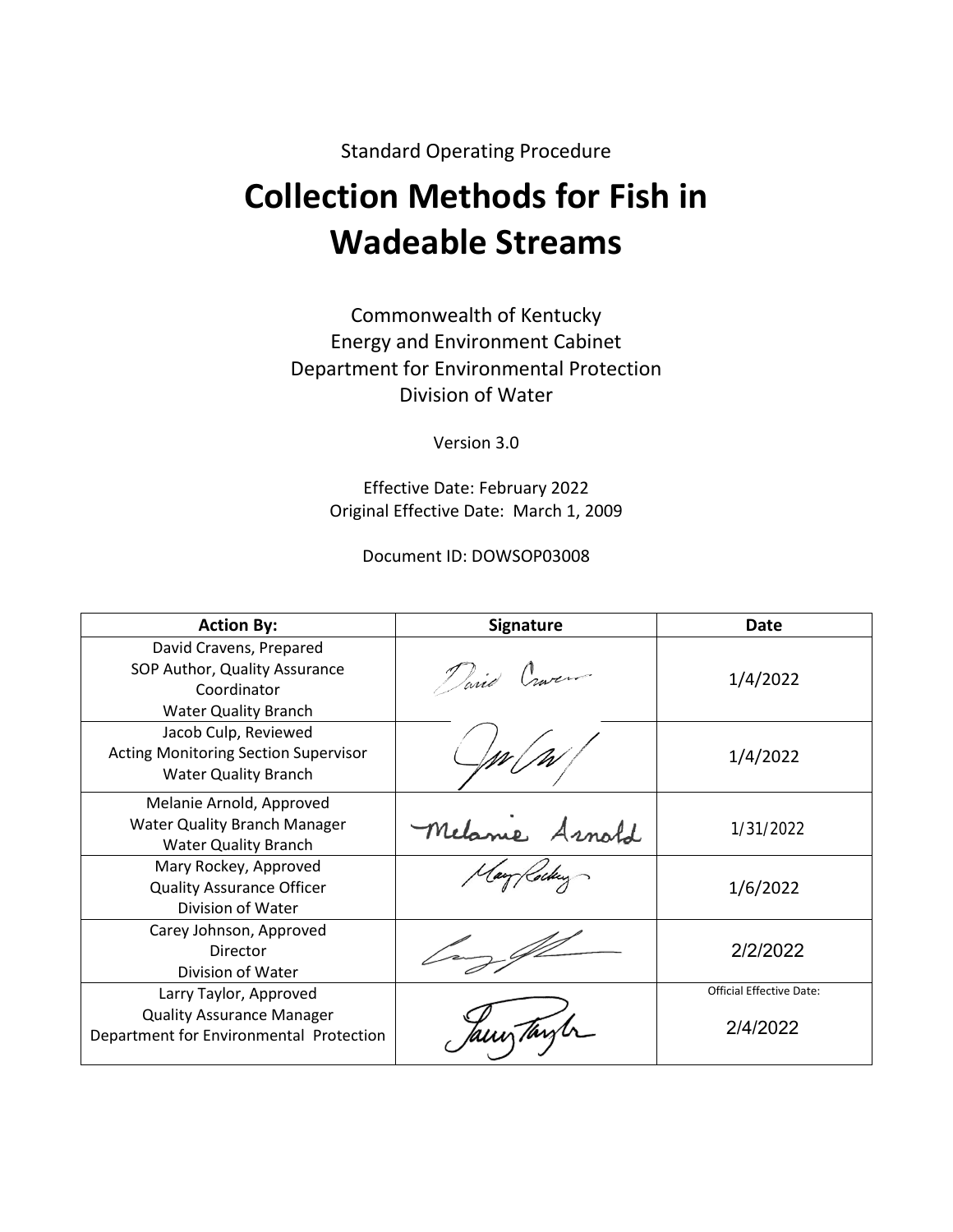| Document ID           | DOWSOP03008   |
|-----------------------|---------------|
| Version               | 3.0           |
| <b>Effective Date</b> | February 2022 |
| Page(s)               | Page 2 of 19  |

## **DOCUMENT REVISION HISTORY**

| <b>Version and</b><br><b>Effective Date</b> | Page(s)<br><b>Revised</b>                    | <b>Revision Explanation</b>                                                                                                                                                                                                                                                                                                                                                                                                                                        | <b>Version Author</b><br>and Reviewers                            |
|---------------------------------------------|----------------------------------------------|--------------------------------------------------------------------------------------------------------------------------------------------------------------------------------------------------------------------------------------------------------------------------------------------------------------------------------------------------------------------------------------------------------------------------------------------------------------------|-------------------------------------------------------------------|
| Version 3.0<br>January 2022                 | Entire<br>document                           | Reformatted Document Revision History.<br>Updated definitions and acronyms. Updated<br>health and safety section. Updates to methods.<br>Reformatted reference section to APA.                                                                                                                                                                                                                                                                                     | David Cravens<br>Davy Black<br>Jacob Culp                         |
| Version 2.1<br>January 2010                 | Definitions<br>Methods                       | Add definitions. Reduce redundancy, better<br>define seine method and increase maximum<br>sample reach. General editing.                                                                                                                                                                                                                                                                                                                                           | Rodney Pierce<br>Sue Bruenderman<br>Eric Eisiminger               |
| March 1, 2009                               | Section 8.<br>Fish<br>Community<br>Structure | <b>Standard Methods for Assessing Biological</b><br><b>Integrity of Surface Waters in Kentucky</b><br><b>Collection Methods for Fish in Wadeable Waters</b><br>was separated from preceding document and<br>revised/updated for general content regarding<br>fish field collection methods.                                                                                                                                                                        | <b>Rodney Pierce</b><br>Sue Bruenderman<br><b>Eric Eisiminger</b> |
| March 13,<br>2008                           |                                              | <b>Standard Methods for Assessing Biological</b><br><b>Integrity of Surface Waters in Kentucky</b><br>General Content Document was re-formatted<br>for maintaining headers, section titles, etc in a<br>consistent style. All references to detailed<br>water chemistry sampling were removed, and a<br>reference inserted directing the reader to the<br>'Standard Operating Procedures for Sampling<br>and Monitoring Surface Waters for Kentucky', in<br>draft. |                                                                   |
| <b>July 2002</b>                            |                                              | <b>Methods for Assessing Biological Integrity</b><br>of Surface Waters in Kentucky original<br>document.                                                                                                                                                                                                                                                                                                                                                           |                                                                   |

**Suggested Citation:** Kentucky Division of Water (DOW). 2022. Collection Methods for Fish in Wadeable Streams, Version 3.0. Kentucky Department for Environmental Protection, Division of Water, Frankfort, Kentucky.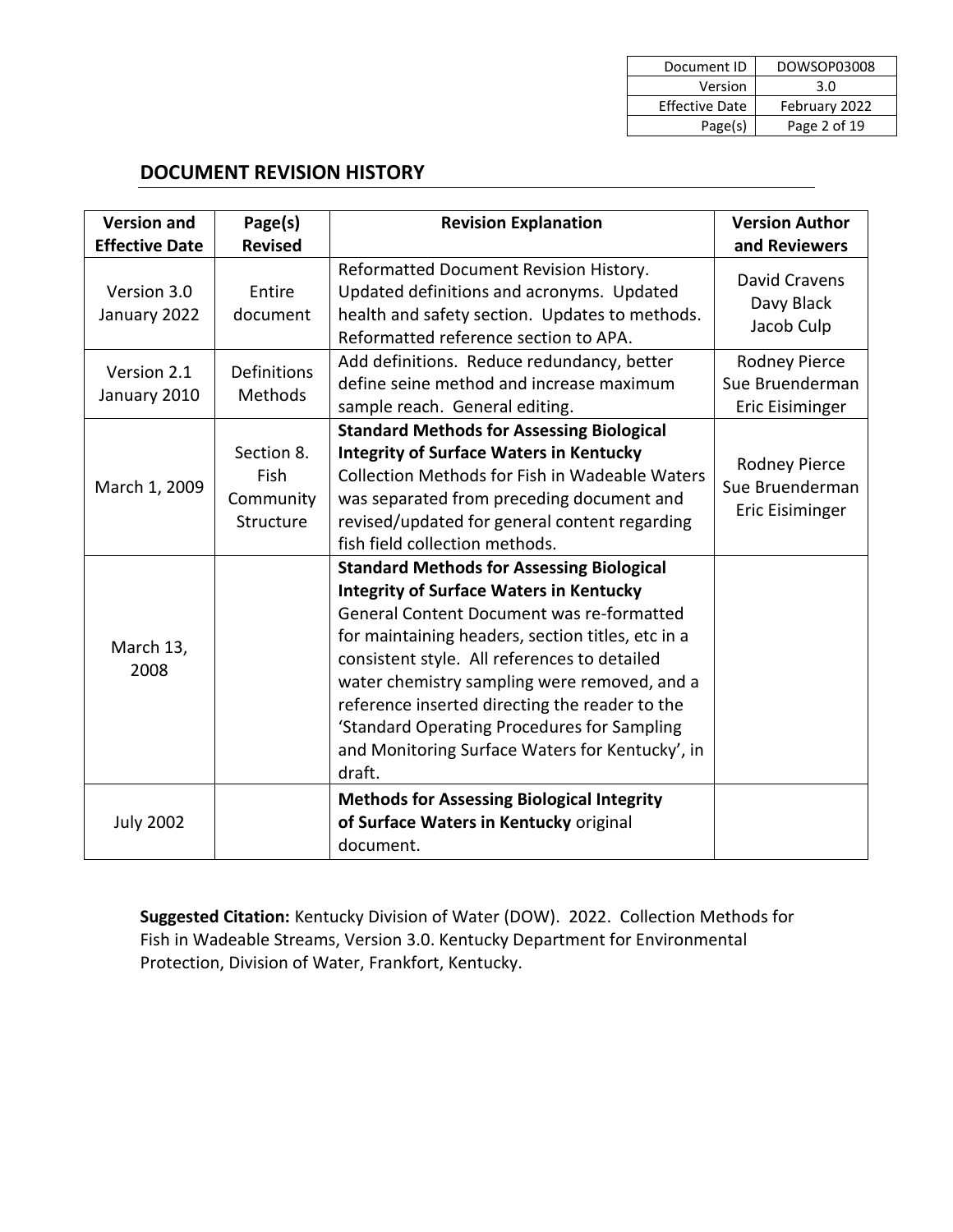| Document ID           | DOWSOP03008   |
|-----------------------|---------------|
| Version               | 3.0           |
| <b>Effective Date</b> | February 2022 |
| Page(s)               | Page 3 of 19  |

## **TABLE OF CONTENTS**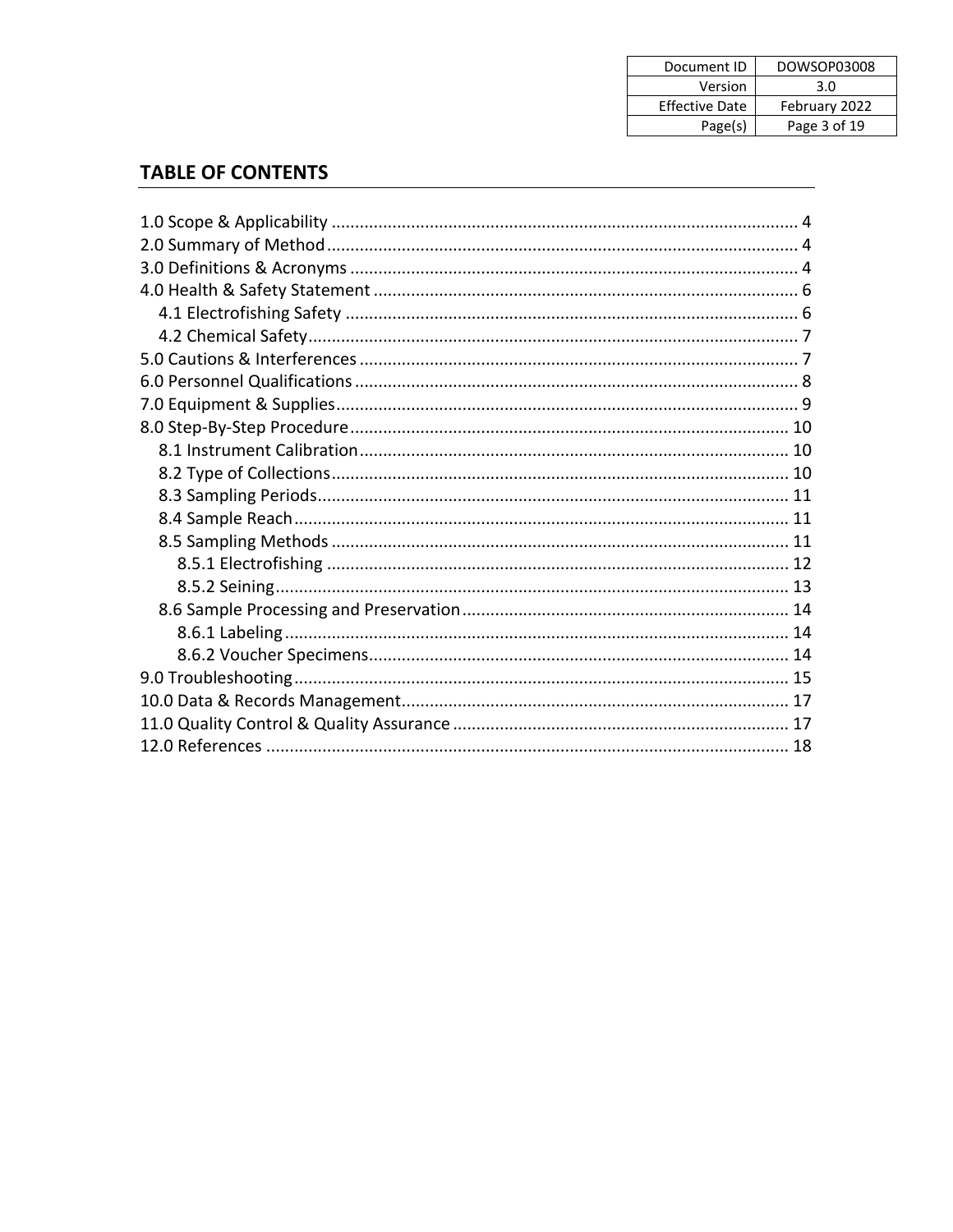| Document ID           | DOWSOP03008   |
|-----------------------|---------------|
| Version               | 3.0           |
| <b>Effective Date</b> | February 2022 |
| Page(s)               | Page 4 of 19  |

## **1.0 SCOPE & APPLICABILITY**

This SOP has been developed by the Kentucky Division of Water (DOW) as guidance for the uniform and accurate collection, field processing, field handling, and quality assurance/quality control (QA/QC) of fish samples collected from the wadeable waters of Kentucky. The methods defined herein are required for all fish collection, field processing, field handling, and QA/QC activities resulting in information that could be used for water quality assessments. The Kentucky Index of Biotic Integrity (KIBI) is used to assess stream health by examining fish community structure (Compton et al. 2003). Advantages of using fish as biological indicators include their 1) widespread distribution from small streams to all but the most polluted waters; 2) utilization of a variety of trophic levels; 3) stable populations during summer months; and 4) the availability of extensive life history information (Karr et al. 1986). The methods used for collecting fish community structure data for use in the KIBI are outlined in this document. Collection methods used in large-wadeable and non-wadeable streams (>200 mi. <sup>2</sup> drainage area) may not provide reliable KIBI results; separate methods and assessment criteria for larger streams and rivers are found in (DOW 2016).

Any data submitted to DOW for review will undergo QA/QC and those identified as not following the methods set forth in this document will be flagged as not suitable for the Integrated Report to Congress on the Condition of Water Resources in Kentucky (305(b) and 303(d) Reports)**.** These data may be retained in DOW files for other data purposes.

## **2.0 SUMMARY OF METHOD**

This document summarizes ichthyofauna sampling methods performed by various DOW programs in wadeable streams. On the occasion that DOW field personnel determine that any of the procedures described in this manual are inappropriate, inadequate, or impractical, the variant procedure will be documented in field log books or field observation sheets, along with a description of the circumstances requiring its use.

This manual should be considered a dynamic document that is reviewed and updated as new procedures and methods are used.

## **3.0 DEFINITIONS & ACRONYMS**

**303(d)** – Section 303(d) of the Clean Water Act (33 USC §1313(d)). **305(b)** – Section 305(b) of the Clean Water Act (33 USC §1315(b)). **Anode** – The positive electrode. The anode is always a probe when backpack electrofishing.

**Backpack Electrofisher** – A device carried on a sampler's back that applies electricity to a body of water for the purpose of stunning fish.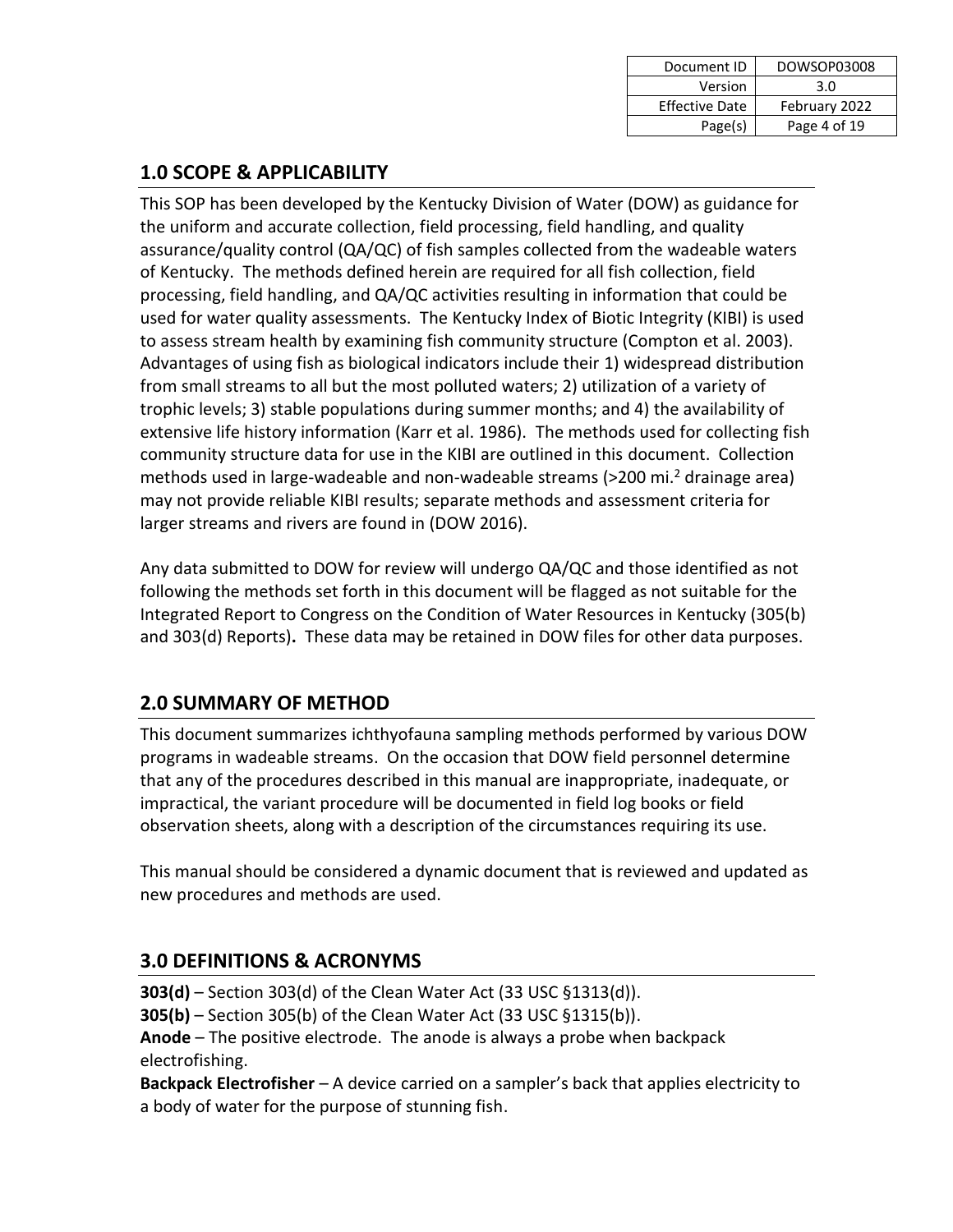| Document ID           | DOWSOP03008   |
|-----------------------|---------------|
| Version               | 3.0           |
| <b>Effective Date</b> | February 2022 |
| Page(s)               | Page 5 of 19  |

**Back Pack Electrofishing (BPEF)** – Electrofishing with a backpack electrofisher (ex. Smith-Root. Inc. LR20B or LR24).

**Cathode** – The negative electrode. The cathode can be either a rat tail or probe.

**DC** – Direct current, electrical current only flows in one direction.

**Dip Net** – A net (of appropriate size for fish being collected) with 3/16 inch mesh affixed to a fiberglass handle.

**DOW** – Kentucky Division of Water

**Duty Cycle** – Expresses the ratio, in %, of on time for electrical signal.

**Electrofishing** – The use of electricity to provide a sufficient electrical stimulus in fish to stun and facilitate capture by netting.

**KIBI** – Kentucky Index of Biotic Integrity

**K-WADE** – Kentucky Water Assessment Data for Environmental Monitoring. A database used by the Kentucky Division of Water to store water quality data.

**MS222** – Tricaine methanesulfonate, powder used to anesthetize or euthanize fish.

**Netter** – The individual who nets the captured fish during electrofishing operations.

**PMP** – Project Management Plan

Pool – An area of a stream characterized by deep (usually > 0.5 m), slow velocity and a variety of substrate types.

**PPE** – Personal protective equipment

**Probe** – Pole fitted with a metal ring and serves as either the anode or cathode (with two probe method).

**PSP** – Project Study Plan

**PDC** – Pulsed direct current, also known as standard pulse. Most commonly used waveform in electrofishing.

**Rat Tail** – Cable attached to backpack electrofisher and dragged through water to serve as the cathode.

**Riffle** – An area of a stream with an observable decrease in gradient characterized by shallow (<0.5 m), fast velocity and **stable, layered** rock substrate. The surfaces of some substrate could be exposed above the waterline.

**Run** – An area of a stream characterized by deep (usually > 0.5 m), fast velocity and a variety of substrate types. Runs are commonly found below riffles. In low-gradient streams, runs (also called glides) are the dominant habitat where velocity is faster than the surrounding habitats.

**Sample Stations** – K-WADE station that denotes location of sampling site.

**Seine** – A 10 or 15 foot length by 6 foot width net with 3/16-in mesh affixed to two brails.

**Shocking seconds** – Time (in seconds) recorded on the electrofisher that the unit is actively electrofishing.

**Taxis** – Induced swimming action, fish move towards anode/net and recover quickly, usually within 5 seconds of placement into holding tank.

**Tetany** – Locking of muscles, fish is stiff and quivering observed. Very high probability of mortality/injury. If fish exhibit signs, electrofisher settings need to be altered.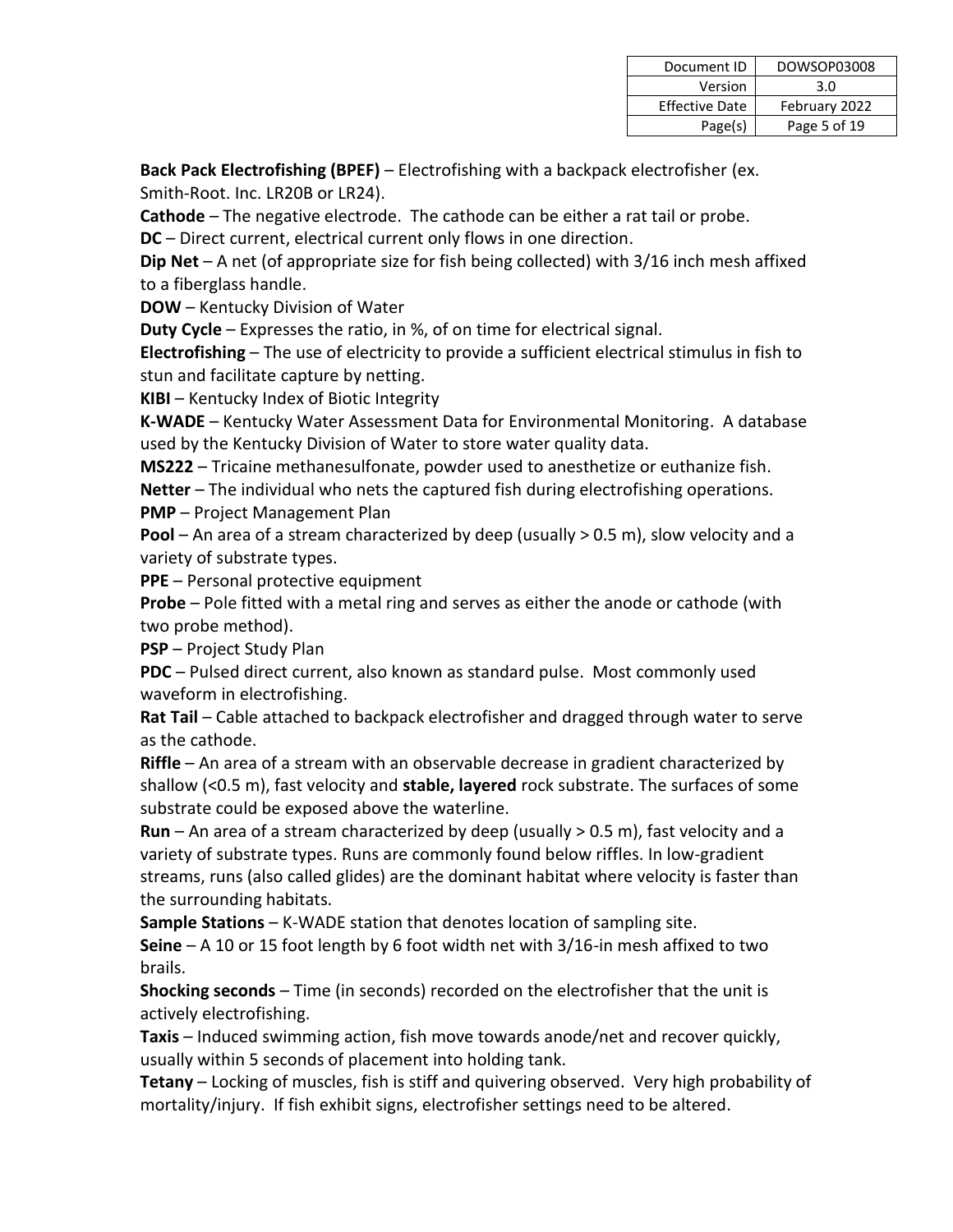| Document ID           | DOWSOP03008   |
|-----------------------|---------------|
| Version               | 3.0           |
| <b>Effective Date</b> | February 2022 |
| Page(s)               | Page 6 of 19  |

**Tote barge** – Gasoline generator electrofishing barge that can be pushed by a crew in wadeable streams too large for backpack units. Typically has three anode poles and a livewell. Requires a minimal crew of 3, with 4 being desired.

**Waveform** – Can be AC, DC, PDC, or Burst of Pulses Current and each one causes electrons to move through water differently.

## **4.0 HEALTH & SAFETY STATEMENT**

All field staff should review Worksite Hazard Assessment Guidance Document (DOW 2017). In addition, each employee will be individually trained by his/her supervisor, or designee, to perform assigned job tasks safely, prior to his/her performing the task.

Field staff working in and around potentially contaminated surface waters should receive immunization shot for Hepatitis A in accordance with DEP Departmental Policy Memorandum SSE-708 (revision, 2007). In addition, staff should receive immunization for Hepatitis B and tetanus, to aid in the prevention of contracting those pathogens. All field staff should also be trained in CPR, First Aid, and Blood Borne Pathogens in accordance with DEP Departmental Policy Memorandum SSE-711 (2001). Pertinent field crew allergies, such as bee stings, should be identified before the sampling trip. Members of a field crew should familiarize themselves with the nearest hospital, doctor's office, or urgent medical care provider prior to leaving for site visit.

Streams can vary considerably in depth over a short distance, and may have sudden, unexpected drops. It is recommended that field staff use personal floatation devices when collecting samples in streams with depths >1m or where swift currents are present. If any team member determines conditions are unsafe, discontinue work and re-evaluate the situation.

#### **4.1 Electrofishing Safety**

Supervisors must ensure employees are aware of proper safety procedures before the employee is allowed to engage in electrofishing. Prior to field work, new crew members should receive orientation on equipment, procedure, and risks involved. This orientation should include an explanation of equipment components and their function, demonstration of equipment, and hazards associated with electrofishing.

For general safety purposes, field crews must consist of more than one field person.

Each field crew shall use the following personal protective equipment (PPE) for each sampling trip: waders, rubber gloves, boots, long pants, hearing protection (if using generator-powered unit), eye protection, bug repellent, sunscreen, and hand sanitizer. If additional PPE is deemed necessary and not available the site must not be sampled.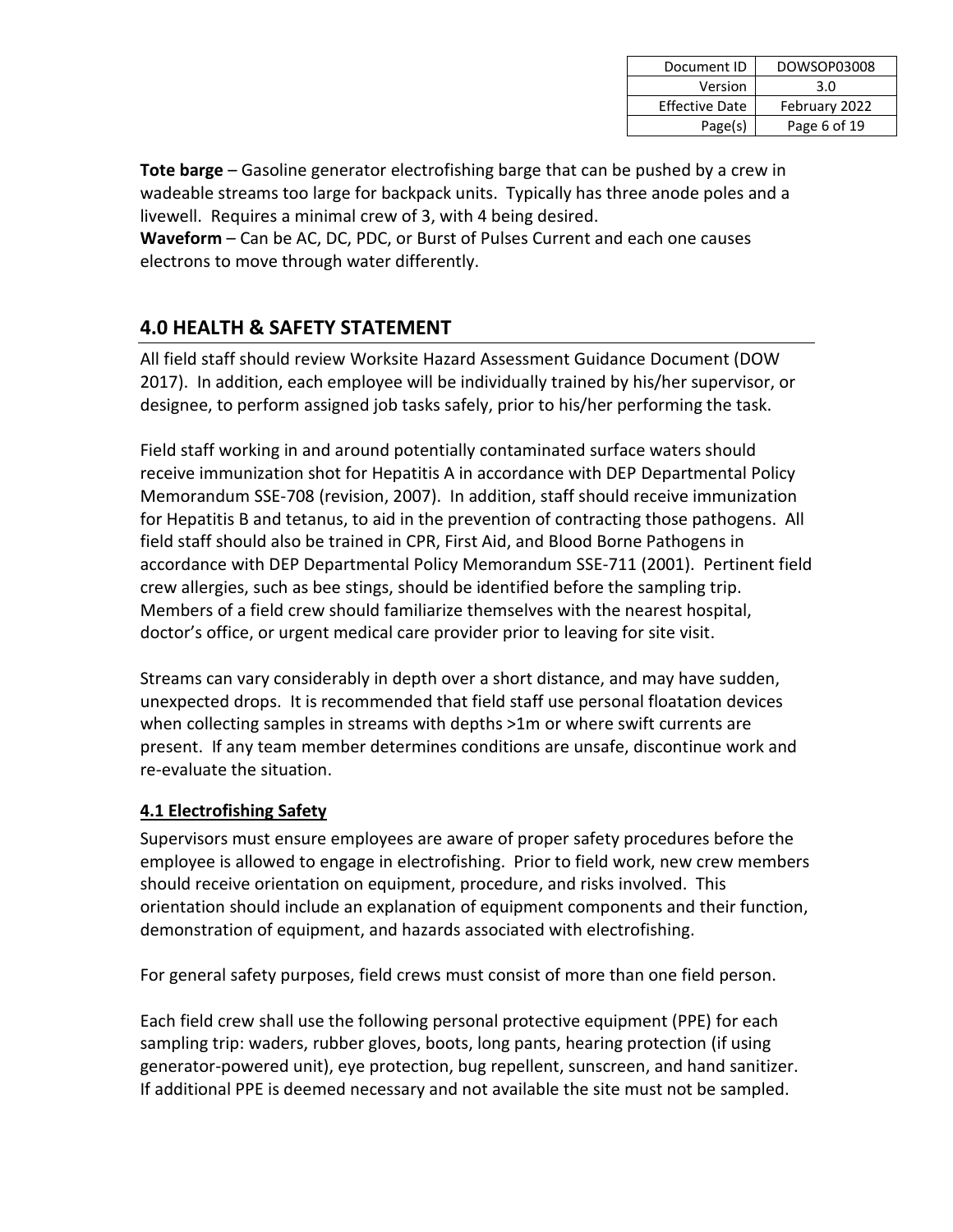| Document ID           | DOWSOP03008   |
|-----------------------|---------------|
| Version               | 3.0           |
| <b>Effective Date</b> | February 2022 |
| Page(s)               | Page 7 of 19  |

Each field crew shall take an inventory/checklist of PPE before each sampling trip making sure that all equipment is working properly. If any PPE is found to be inadequately working, such as leaking, ripped, etc., it must be repaired or replaced before leaving for the sampling trip.

Field crews must be properly dressed for the weather conditions. Coats, gloves and head coverings should be used during the late fall, winter and early spring to reduce the threat of hypothermia.

Drinking water and other liquids need to be readily available to field crews during sampling trips. Water coolers with ice can assist in reducing dehydration and heat exposure illnesses.

#### **4.2 Chemical Safety**

When transporting formaldehyde containers, they must be transported in a secondary, leak proof container. Formaldehyde containers should be kept outside of the crew compartment when possible. When pouring formaldehyde into collection jars, nitrile gloves must be worn to prevent skin exposure.

Unless placing a specimen into a collection jar, the lid shall remain closed to prevent the splashing of formalin out of the jar and reduce exposure to fumes. Jars should be kept away from the facial area to reduce splashing and inhalation exposure. Collection jars should be inspected before use to check for damage. If damage is found, the jar is discarded. Plastic collection jars should be utilized.

Gasoline cans must have tight seals to eliminate the escape of fumes. Tote barge generator must be refueled in an open area. Care should be taken when pouring gasoline into the generator so that spillage, inhalation, and skin exposure risks can be reduced.

Field crews should ensure containers are properly sealed before transport to prevent spill and release of fumes.

## **5.0 CAUTIONS & INTERFERENCES**

While following these sampling techniques, it is important to keep the sampling reach intact and undisturbed. Field personnel should not walk through the reach until sampling has occurred. Doing so may result in degradation of the sample. If the sampling reach has been disturbed by other activities, sufficient time should be allowed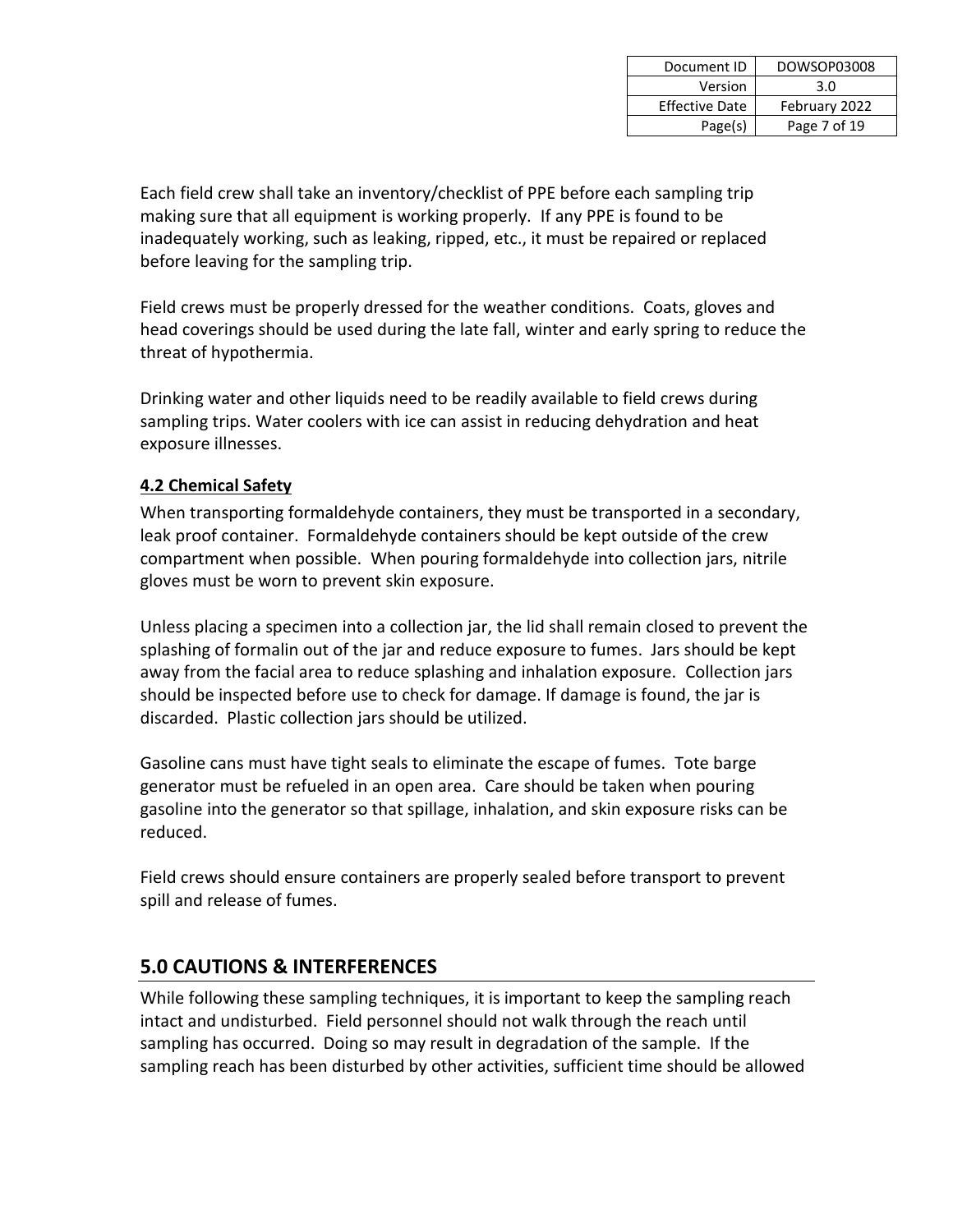| Document ID           | DOWSOP03008   |
|-----------------------|---------------|
| Version               | 3.0           |
| <b>Effective Date</b> | February 2022 |
| Page(s)               | Page 8 of 19  |

for the water to clear and fish to settle back into normal habitats. Electrofishing in turbid water can result in underestimates of the fish community.

The experience of the crew and their ability to see and net the fish improves the effectiveness of sampling the reach. Polarized sunglasses are recommended when electrofishing, as they will cut down on the glare of the water. In addition, features such as water clarity, flow, depth, and time of day need to be considered to obtain optimal success in sampling. If these conditions are not adequate or practical, sampling should be postponed until an efficient sampling effort can be obtained.

The sampling reach must not be associated within the immediate area (<100 meters) of major tributary confluences or human structural influences, such as bridges, road crossings (fords), low head dams, or any other similar structure, unless the purpose of obtaining the fish community data is related to these influences.

Collectors shall be aware of the advantages and shortcomings of seining and electrofishing techniques. DOW has observed electrofishing to be more effective in streams that have numerous boulders, undercut banks, and woody debris. DOW also has observed that electrofishing tends to be biased toward catostomid and centrarchid members while not fully representing the schools of cyprinids (i.e., *Lythrurus* and *Notropis* spp.) in large pools. However, cyprinids can be effectively sampled with a seine in large pool habitats to yield a better representation of their presence in the community (Onorato et al. 1998). Both methods have advantages and disadvantages in different habitat types and species groups. The combination of seining and electrofishing yields better results than one technique independently (Onorato et al. 1998; Yoder and Smith 1999). Due to habitat variability, a combination of seining and electrofishing is used in wadeable streams but care must be taken to keep sampling efforts separate. Sampling consists of using a backpack electrofisher unit working in an upstream direction in a side-to-side/bank-to-bank sweeping technique and seine (if appropriate). While sampling, it is important for staff members to release fish downstream after identification into areas that minimize the risk that they will be recaptured thus decreasing the risk of being double counted.

## **6.0 PERSONNEL QUALIFICATIONS**

All field crew members will meet at least the minimum qualifications for their job classification. Fish sample collection will be conducted by Division of Water or partner agency biologists with specialized expertise in fisheries management, fisheries biology, fisheries science, or a related field. The nature of the sampling protocols for this group requires specialized knowledge of habitats and taxonomy. Technical staff are considered to be qualified if they have specific advanced academic training and/or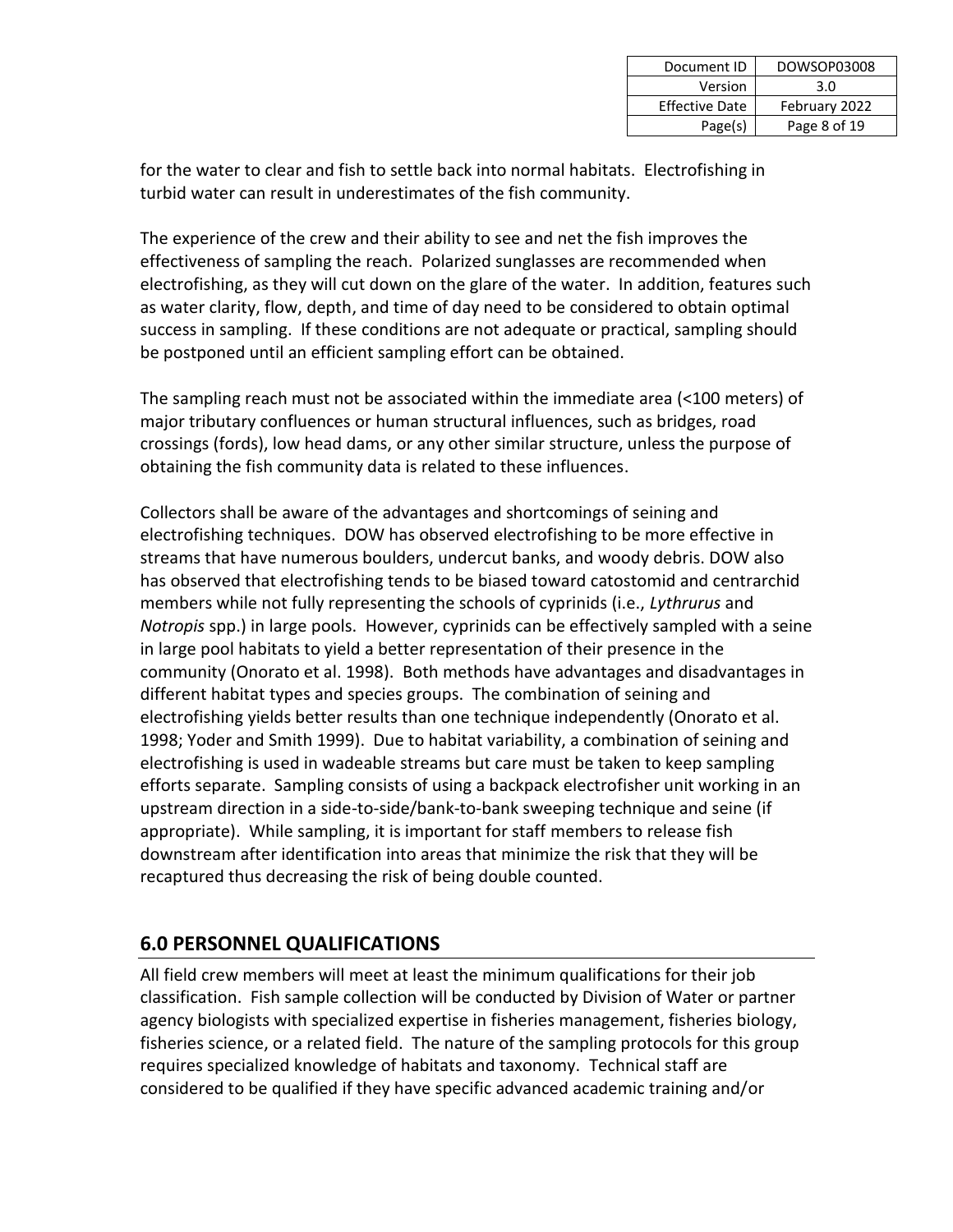| Document ID           | DOWSOP03008   |
|-----------------------|---------------|
| Version               | 3.0           |
| <b>Effective Date</b> | February 2022 |
| Page(s)               | Page 9 of 19  |

several years professional experience in field collection of fish assemblages. Division of Water personnel with the required expertise usually hold the job title of Environmental Biologist Specialist, Environmental Biologist Consultant, or Environmental Scientist V. Individuals assisting with sampling will be under the direct supervision of a designated fish field lead.

## **7.0 EQUIPMENT & SUPPLIES**

(Modified from Barbour et al. 1999)

- Field Datasheet: High or Low Gradient Stream Data Sheet
- Waterproof Notebook
- Dipnets (minimum of 2)
- Backpack shocker (ex. LR24 or LR20B) or tote barge
- 1 anode pole with ring (When using tote barge up to 3 anode poles may be used)
- 2 spare anode poles and anode rings (6in and 11in)
- Rat tail cathode for backpack electrofisher unit
- Fuel: gasoline for tote barge system or 24v batteries for electrofisher
- Field guide (e.g. Peterson's Field Guide to Freshwater Fishes)
- Seine  $(10, 15, or 20$  foot length)
- Formaldehyde and SDS sheet
- Buffer for formalin solution (borax or similar additive)
- MS222 with SDS/Clove Oil
- Fish jars (1L or 2L)
- 5 gal bucket and/or activity leader approved fish holding container (i.e. laundry basket with internal netting to prevent fish escapes)
- Battery powered aerator with bubble stone
- Waterproof paper for sample labels
- Lineman's gloves if using tote barge, non-insulated probes, or nets
- Waders (non-breathable required when using tote barge) and boots (equipped with wading cleats, when necessary)
- Polarized sunglasses
- Copies of field protocols
- Pencils
- Clipboard
- First aid kit
- Global Positioning System (GPS) unit
- Range Finder
- Conductivity probe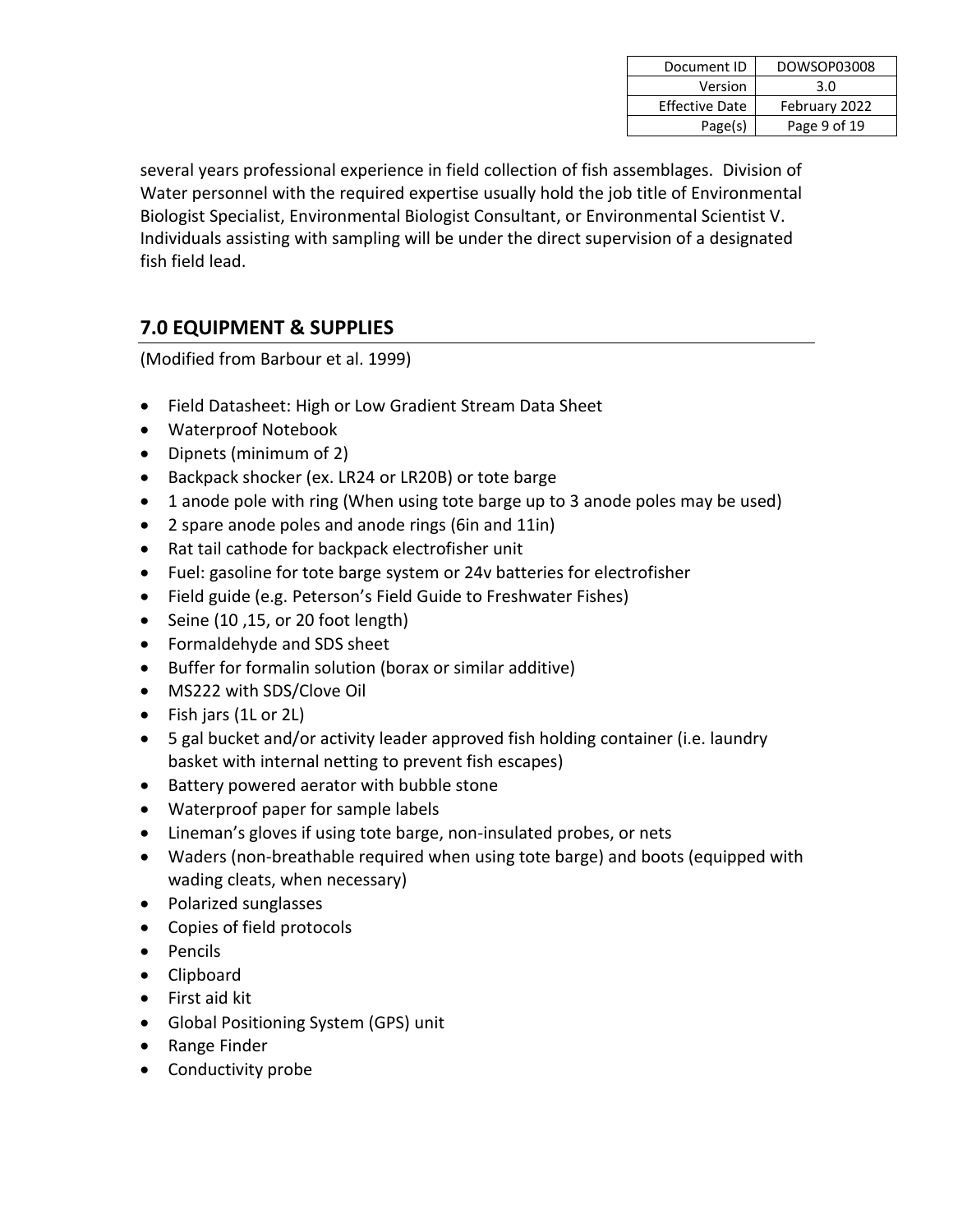| Document ID           | DOWSOP03008   |
|-----------------------|---------------|
| Version               | 3.0           |
| <b>Effective Date</b> | February 2022 |
| Page(s)               | Page 10 of 19 |

## **8.0 STEP-BY-STEP PROCEDURE**

#### **8.1 Instrument Calibration**

Select the electrofisher settings based on the conductivity of the water. To minimize stress and mortality, it is important to use the minimum amount of electrical energy to stun fish. Select the following initial setup:

- Initial voltage setting:
	- $\circ$  150-400 V for high conductivity (>300  $\mu$ S/cm)
	- $\circ$  500-800 V for medium conductivity (100 to 300  $\mu$ S/cm), and
	- $\circ$  900-1100 V for low conductivity (<100  $\mu$ S/cm) waters)
- Pulse width (2-6 ms), and
- Pulse frequency (40-60 Hz).

In waters with high conductivity ( $>800 \mu s/cm$ ) a small anode ring (6") should be utilized instead of the standard anode ring (11").

Adjust the voltage, pulse width and pulse frequency to efficiently capture fish via taxis, without inducing excessive stress and mortality. Stress can be observed in fish that are immediately incapacitated by electrofisher and not swimming, exhibiting tetany, banding caused by being too close to anode and very slow recovery times in holding vessel. Additionally, the LR24 unit has a quick setup option that will automatically set the waveform, duty cycle and output voltage to the present water conductivity.

A sampler can use the following steps to determine effective settings for electrofishing unit (Reynolds and Kolz 2012):

- 1. Use conductivity probe to determine conductivity of water.
- 2. Start with lowest voltage setting for conductivity recommended above and 40- 50hz with 10% duty cycle.
- 3. Start electrofishing and increase voltage in 25-50v increments until satisfactory results obtained (proper exhibition of taxis and not tetany).
- 4. If efforts are not satisfactory, then increase duty cycle and repeat step 2-3.
- 5. If duty cycle reaches 25% and satisfactory results are still not being obtained reset duty cycle to 10% and increase frequency then repeat steps 2-4.
- 6. Continue until satisfactory results achieved.

#### **8.2 Type of Collections**

To ensure collection of standardized fish community data, stream size (i.e., drainage area) has been used to designate streams into two classes, headwater and wadeable, and a standard method is outlined for each category.

- $\bullet$  Headwater streams are streams with a drainage area < 5 mi<sup>2</sup>.
- Wadeable streams are streams with a drainage area 5 mi<sup>2</sup> to 200 mi<sup>2</sup>.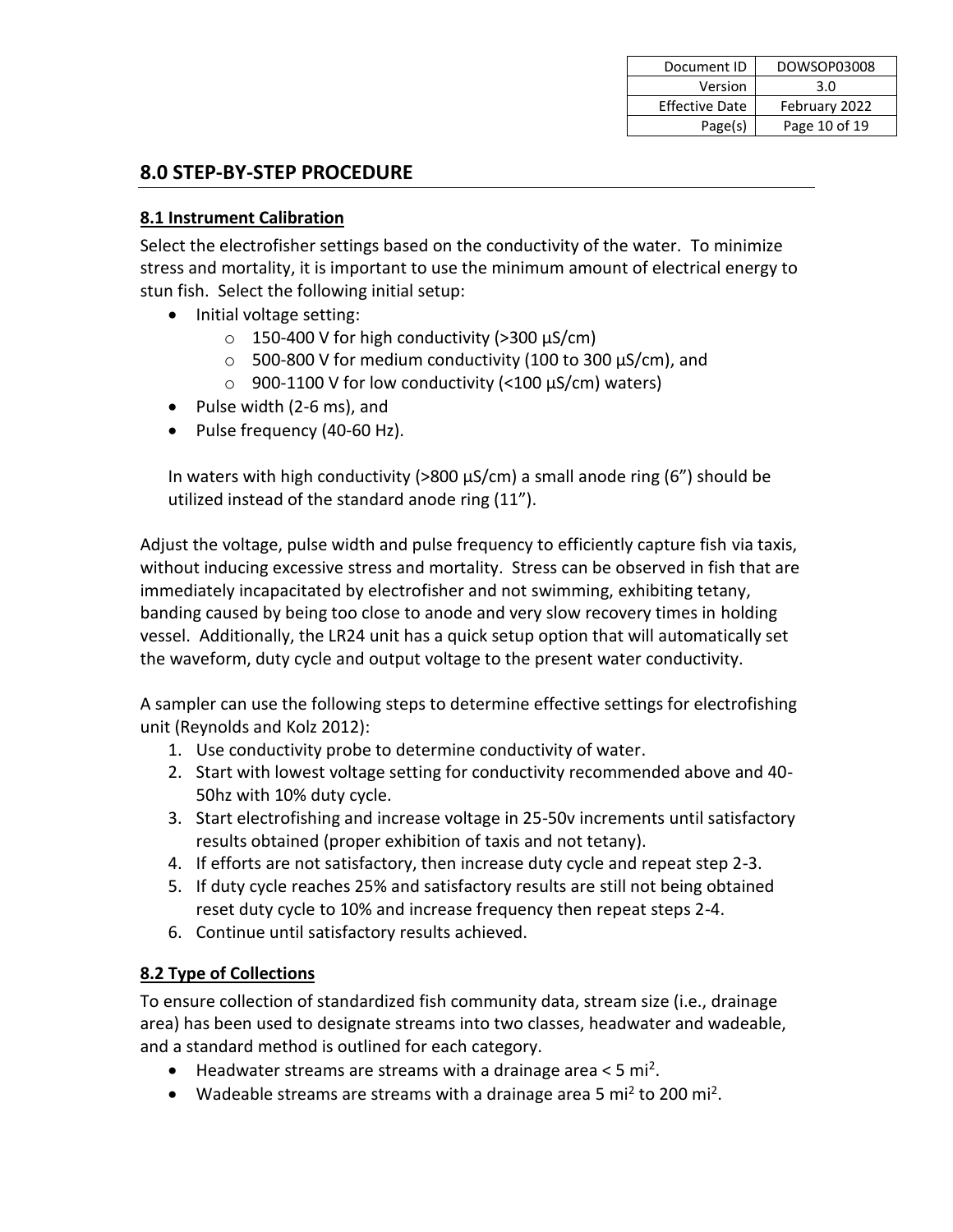| Document ID           | DOWSOP03008   |
|-----------------------|---------------|
| Version               | 3.0           |
| <b>Effective Date</b> | February 2022 |
| Page(s)               | Page 11 of 19 |

#### **8.3 Sampling Periods**

The sampling index period is March through September with:

- $\bullet$  March 1<sup>st</sup> thru May 31<sup>st</sup> being the sampling period for headwater streams, and
- May  $1^{st}$  thru September 31<sup>st</sup> being reserved for wadeable streams.

In some cases, sampling outside of these index periods is necessary to assess immediate impacts (e.g. chemical spills) or to adhere to specific guidelines set forth by the U.S. Fish and Wildlife Service or DOW for trend monitoring and bioassessment in streams containing federally listed threatened or endangered species. For routine bioassessment or baseline data collection, samples collected outside of these index periods will be considered unacceptable. Also, fish samples should not be collected during periods of excessively high or low flows or within 14 days of a known scouring flow event.

## **8.4 Sample Reach**

Each sample reach ideally consists of two riffles, two runs, and two pools. In cases where this criterion cannot be met, one riffle-run-pool sequence is sampled or the recommended reach maximum length is sampled. A minimum reach length is necessary to ensure the collection of representative samples of the fish community, and a maximum reach length is needed to prevent oversampling and to minimize crew fatigue (and associated reduction of sampling efficiency) (Meador et al. 1993). Meador et al. (1993) found that a sampling reach length minimum of 100m and a max of 300m for wadeable streams met the aforementioned criteria. Based on the aforementioned publication, DOW sampling efforts for headwater and wadeable streams shall have a minimum sample reach length of 100 m, and a maximum reach length of 300 m. The maximum reach length of 300 m allows for longer reaches to be sampled at sites where macro habitat may not be available within the 100 m reach minimum. A range finder can be used to ensure that reach lengths are met. The time limits of each sampling effort, outlined in the electrofishing section, should be observed in the sampling reach.

#### **8.5 Sampling Methods**

A backpack electrofishing crew consists of at least two members and must include a qualified fish sampling lead. One individual operates the electrofishing unit (minimum of 400 watts) while the other(s) work(s) the seine and dip net(s), and carry the bucket used to transport captured fish. The electrofishing operator should also carry a dip net (Barbour et al. 1999) if using one anode. The lower and upper ends of the reach should be associated with a natural in stream barrier such as a riffle, if possible. Best professional judgment of the crew is used to sample available habitat with electrofishing or seining techniques.

In cases of utilization of tote barge a minimum crew of three is needed. One individual will have the sole responsibility of pushing the barge and controlling safety switch for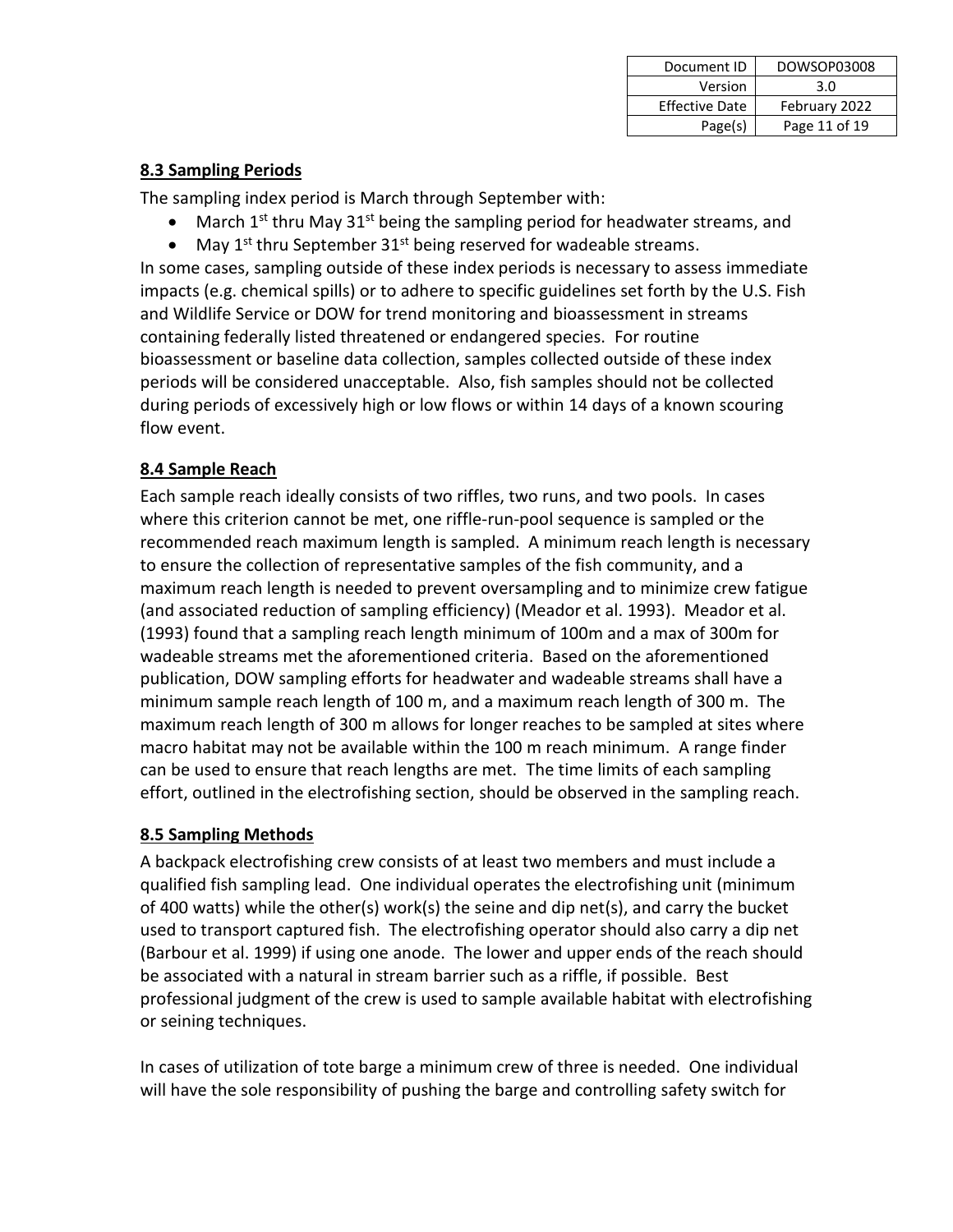| Document ID           | DOWSOP03008   |
|-----------------------|---------------|
| Version               | 3.0           |
| <b>Effective Date</b> | February 2022 |
| Page(s)               | Page 12 of 19 |

output control, while two crew members will operate anodes and dipnets and net fish similar to methods described for backpack electrofishing. A livewell will be present on the barge in lieu of carrying a bucket for fish collection.

Collected fish should be frequently transferred from dip nets and seines to a bucket of water to lessen stress and mortality. Avoid temptation to continue netting fish while fish are in net and electrofisher is on. In addition, water in the bucket should be changed periodically (warmer water temperatures require more frequent water changes) to reduce stress and mortality of fish. A battery powered aerator should also be used with the bucket/livewell to provide surface agitation and increase the oxygen content of the water. Efforts to keep the bucket or livewell out of direct sunlight should be taken as well. In streams where large volumes of fish are collected, fish should be tallied and released periodically downstream of the sampling reach to help minimize fish mortality in the bucket. Likewise additional fish holding devices can be used such as a rectangular laundry basket with affixed netting to prevent escapes. Such a device could be kept in stream if properly weighed down and fish transferred from bucket to it thereby reducing incidental mortality and affords fish better opportunity to recover. Care should be taken to keep fish from being able to jump out and small darters from escaping through the mesh.

When tallying fish it is best to utilize a rite in the rain style notebook and for each site visit denote the day, site ID, collectors, and settings used for electrofishing. Electrofishing and seine species lists are kept separate for KIBI data entry purposes. Any pertinent habitat notes and deviations from sampling methodology should be noted as well. At completion of electrofishing and seining efforts the recorder should denote the shocking seconds and seine time in the notebook.

#### 8.5.1 Electrofishing

The electrofishing duration within the sample reach should be a minimum of 600 "shocking" seconds in headwater and wadeable streams to a maximum of 1000 seconds in headwater streams and 1800 seconds in wadeable streams. Electrofishing consists of using a backpack electrofisher unit and working in an upstream direction in a side-toside/bank-to-bank sweeping technique. Crew members with dip nets walk alongside and behind the electrofishing operator to collect stunned fish. The electrofishing operator may need to dislodge specimens caught in the substrate. One pass of the reach is sampled from the downstream end to the upstream end, with all recognizable habitats thoroughly sampled (Barbour et al. 1999).

In addition, some circumstances (e.g. swift and/or deep water) may require the use of a seine (rather than a dip net) and electrofishing. The seine may be set perpendicular to the current (to act as a block net) by two crew members and the electrofishing operator applies current upstream to downstream to the seine. Stunned fish are carried by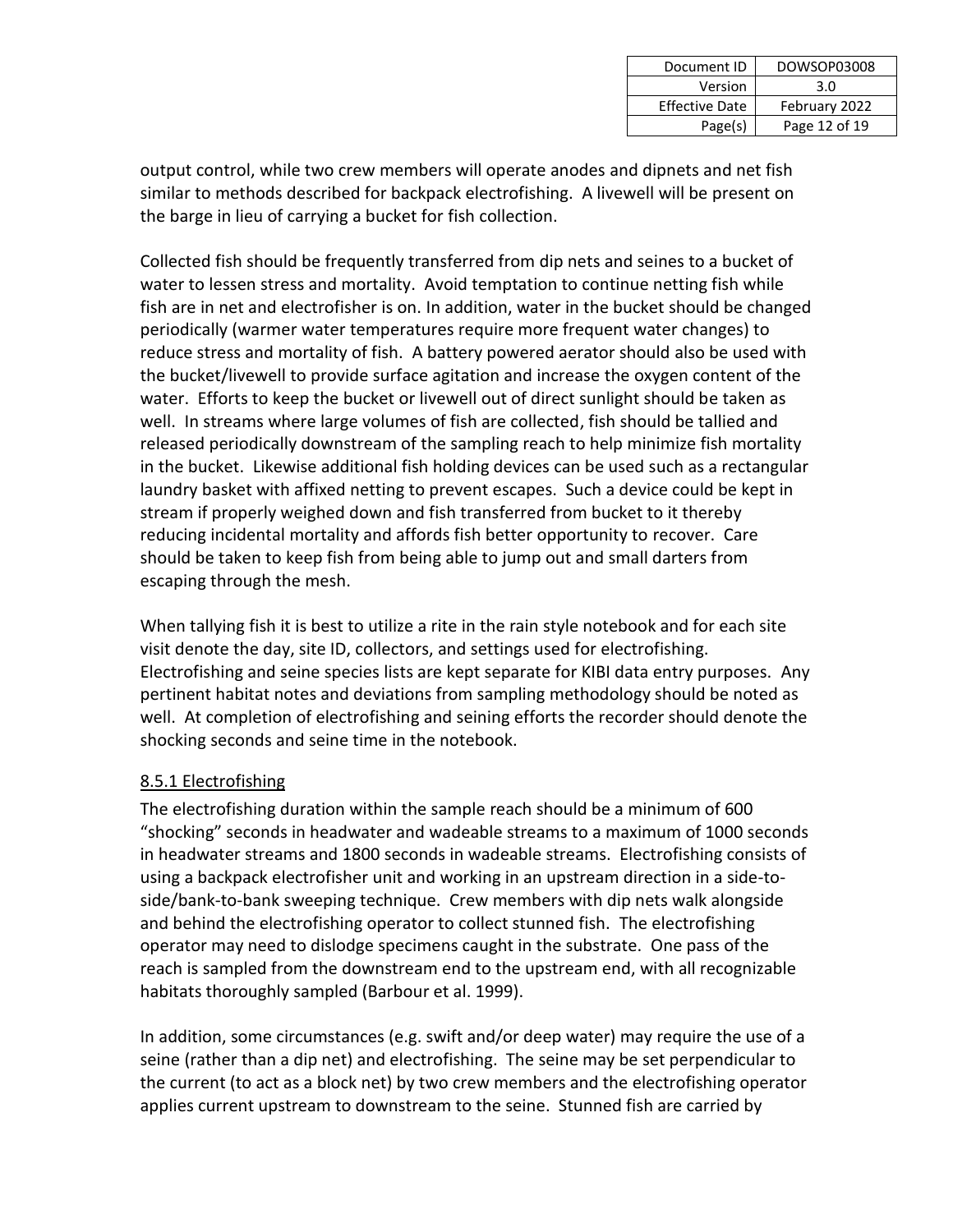| Document ID           | DOWSOP03008   |
|-----------------------|---------------|
| Version               | 3.0           |
| <b>Effective Date</b> | February 2022 |
| Page(s)               | Page 13 of 19 |

current into the seine where they are captured. It is important to remember that even though a seine was used the activity still falls under electrofishing and should be recorded on the data sheet as such.

In some large wide wadeable streams with reaches approaching 300m, the duration of BPEF may exceed 1800 seconds if all habitats cannot be thoroughly sampled within the time limit. These exceedances of maximum times should be noted and recorded. In addition, at some large sites a BPEF may not provide sufficient power to collect fish. In these circumstances a tote barge or similar electrofisher capable of producing 2,500 watts may be used.

Record the time-spent electrofishing (in seconds) on the field datasheet and in field notebook. When tallying fish in streams where seining efforts shall be conducted after electrofishing, tallied fish must be released downstream of the sampling area and ideally below a habitat break to avoid fish moving back into the sampling area and being counted again.

#### 8.5.2 Seining

Habitats not effectively sampled by electrofishing (e.g. pool habitat and swift runs) are sampled after electrofishing by seining. Seine hauls are generally preformed in a downstream direction (Etnier and Starnes 1993; Jenkins and Burkhead 1993; and Hendricks et al. 1980) starting from the upstream portion of the reach. Seining with the current is more efficient because there is less drag on the net and takes advantage of a fish's tendency to escape upstream. Seine operators can also move more quickly to trap fish, and there is no pressure wave in front of the seine, which can cause fish to move away from the net. When the seine haul is finished, the seine is beached by dragging it onto the shore. When there is only a small shoreline area to beach the seine, the brails are brought close together at the shoreline and the lead line slowly pulled into shore by hand. If the seine cannot be beached, then in one motion, the seine is quickly lifted out of the water and carried onto shore.

Certain situations may dictate the use of other seining techniques (i.e. kick seining technique or specific habitat seining). Kick seining involves two crewmembers holding the seine in a position downstream of the area to be sampled. The brails are slightly angled downstream so that the flow forms a pocket in the seine. A third crewmember disturbs (or kicks) the substrate while moving toward the seine. After reaching the seine, crewmembers lift the seine out of the water. For small specific habitats, the habitat (e.g. woody debris pile) should be encircled with a seine and the brails thrusted into the habitat (or crew member disturbs the habitat) to force fish out. After disturbing the habitat the seine is lifted out of the water. Other seining techniques may be warranted to sample unique situations. During all seining, it is important to keep the lead line of the seine in contact with the stream bottom in order to prevent fish from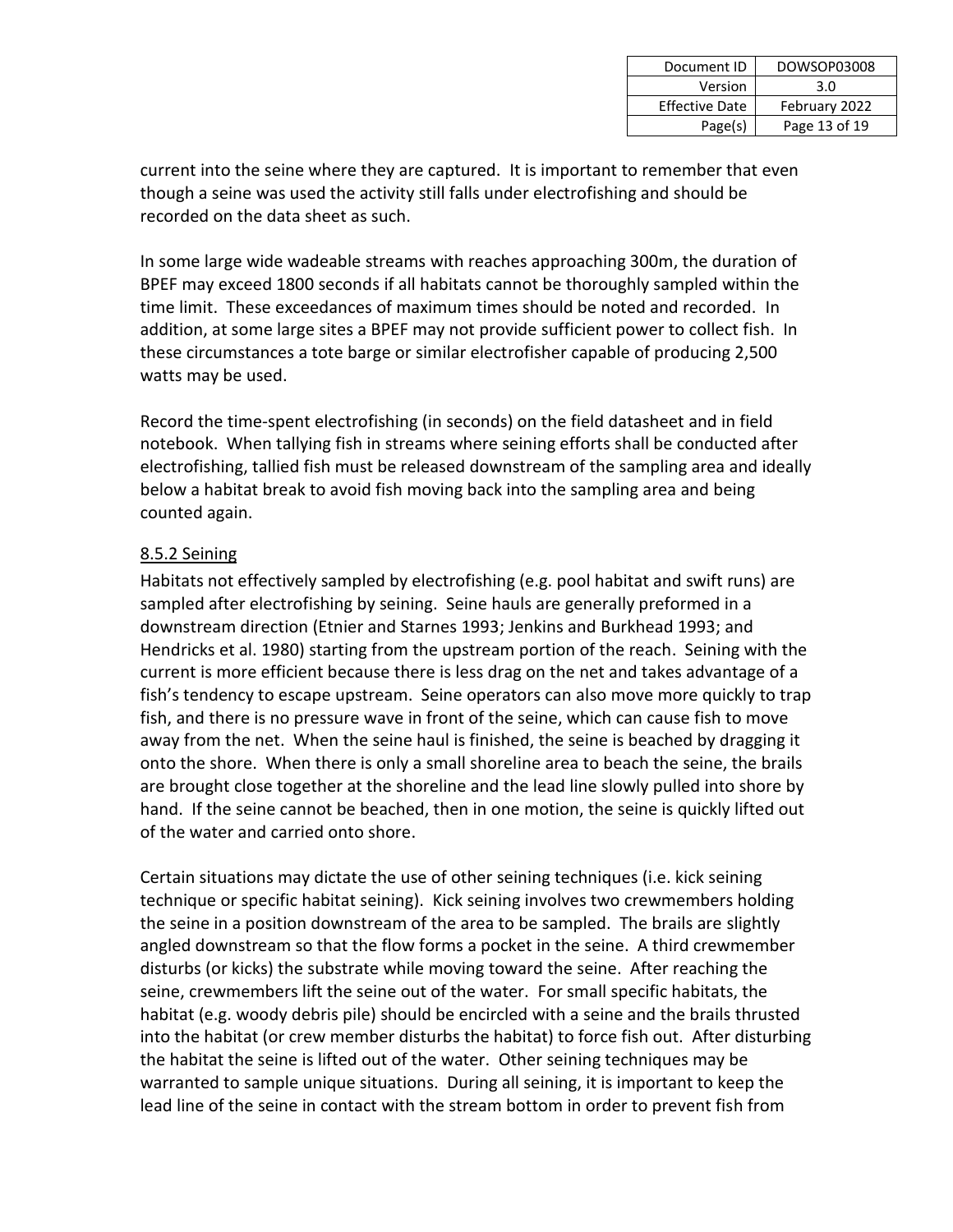| Document ID           | DOWSOP03008   |
|-----------------------|---------------|
| Version               | 3.0           |
| <b>Effective Date</b> | February 2022 |
| Page(s)               | Page 14 of 19 |

escaping under the net unless that would result in float lines being immersed allowing fish to escape over the net or the effort objective is to catch more pelagic fish species.

After each seine haul, fish are briefly examined by the activity lead for the species present and then placed in a bucket of water. Large fish are identified, recorded and released immediately after each seine haul to areas outside of next seine haul to avoid recapture. Smaller fish are identified and released or retained as a voucher after all seining has been completed (see section 8.6.2).

A seine is used for a minimum of 30 minutes and continues until no new species are collected in three consecutive hauls or until a maximum of 90 minutes of effort is reached. If 30 minutes of effort has been expended and no new species were encountered in the last three hauls, seining may cease if all appropriate habitats in the reach have been sampled. Minimum and maximum times are defined as the start to finish of the seining effort. Record the time spent seining (in minutes start to finish). Tallying of collected fish does not count towards seine time.

Seining may not be appropriate in some headwater streams, particularly if electrofishing can be used to confidently collect all individuals from the sample reach. Best professional judgment should be used to determine if seining is appropriate in headwater streams. All wadeable streams should be seined. If conditions prevent a seine from being used in wadeable waters (e.g. too many obstacles in the channel such as downed trees or numerous large boulders), this should be noted on the field data sheet and as a note in logbook.

#### **8.6 Sample Processing and Preservation**

Seining and electrofishing fish collections should be kept separate. This will result in one jar for electrofishing and one jar for seining for each site where both efforts are employed.

#### 8.6.1 Labeling

While at the sampling location, all fish samples will receive a label. One label will go on the outside of the jar and will include the site number, stream name, county, date sampled, collection method and collector names. A second label is placed in the sample jar (labels placed in the jar will be written in No. 2 pencil on waterproof paper). The inside label will include the site number (if known), stream name, location, county, date sampled, collectors' initials and collection method. Additional label information may include: shocking seconds, seine time and distance sampled.

#### 8.6.2 Voucher Specimens

Fish collections are preserved in the field with a 10%-15% buffered formalin solution. Prior to placement into buffered formalin, specimens should be humanely euthanized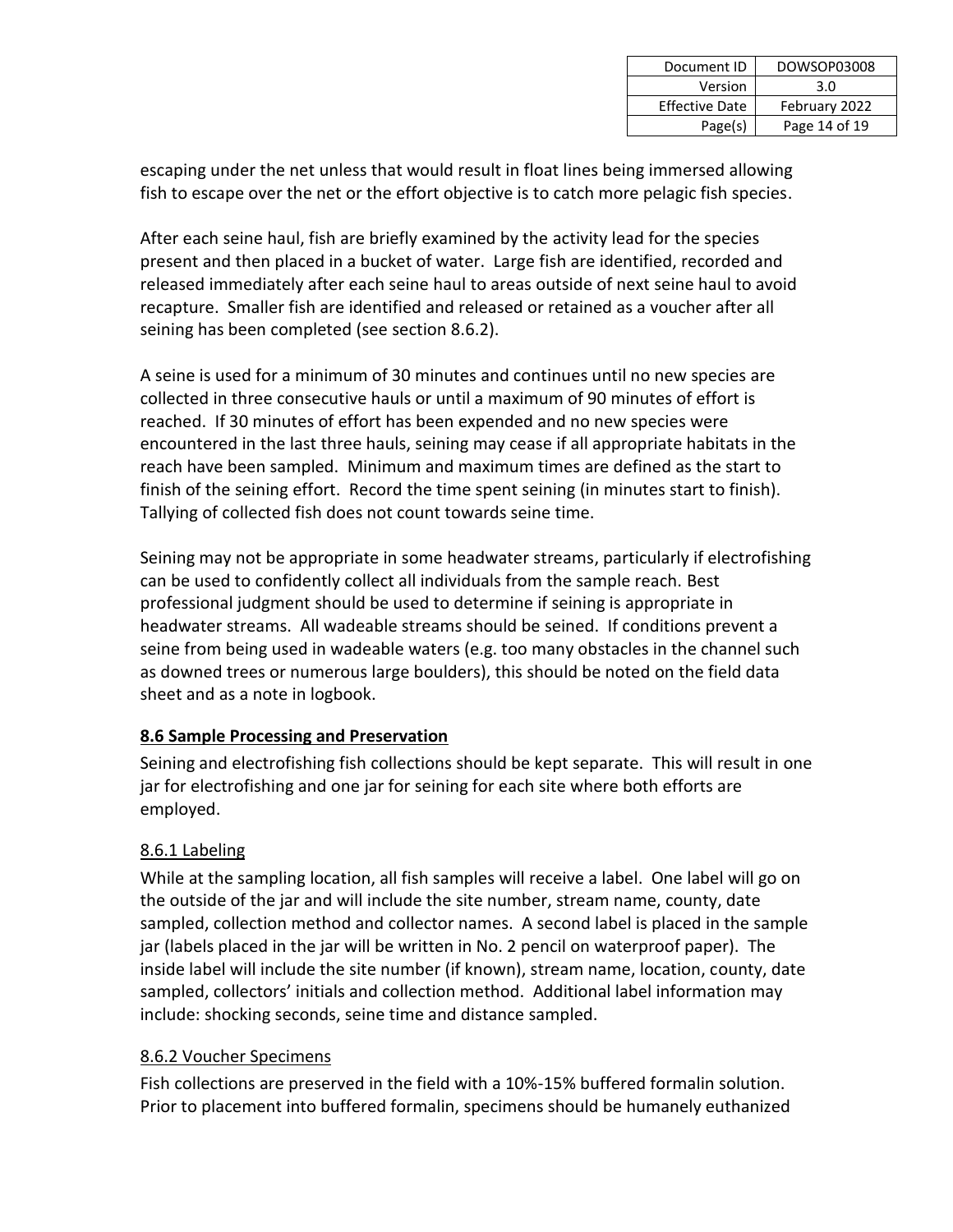| Document ID           | DOWSOP03008   |
|-----------------------|---------------|
| Version               | 3.0           |
| <b>Effective Date</b> | February 2022 |
| Page(s)               | Page 15 of 19 |

using either a strong dose of MS222 or clove oil (AVMA 2020; Jenkins et al. 2014). In most cases large specimens (>150mm) are identified in the field, recorded and released, unless the specimen(s) represent a significant ichthyological find (e.g. state or drainage record), then they are to be preserved as voucher specimens. In those cases large specimens should have a slit made in the abdomen to permit entrance of preservative into the body cavity or injected with a formalin solution. This is particularly important in warm weather to prevent partial decomposition of internal organs. Field containers should be large enough to accommodate the largest specimen without distorting it. Easily identified fish that are collected in large numbers (i.e. *Campostoma* spp.) are also recorded in the field and released. Young of the year fish are not retained as voucher or included in field counts.

At least two and up to five specimens of each species released should be kept as vouchers from the sample event. Common species such as *Percina caprodes*, *Semotilus atromaculatus* and *Luxilus chrysocephalus* can be photo vouchered instead of having physical vouchers. When using photo vouchers, key characteristics must be visible in the photograph and multiple photos of a specimen should be taken. Examples of key characters to photograph are full body, head shot, dorsal view shot, extended dorsal and anal fins that allow for fin ray counts and any other character that is known to separate that fish from others. A small plastic/acrylic case capable of holding water can be utilized to photograph fish in water allowing for natural extension of fins. In some cases a full body shot is all that is needed. Additionally large specimens not retained in the field should be photographed for voucher, in cases of *Moxostoma* pictures should include full body that allows for lateral scale counts, extended dorsal fins, and pictures of lips that show shape and texture. Vouchers (retained specimens or photographs) need to be made for verification. If a species or genus is viewed but not collected and if positively identified, these records should be noted (i.e. *Hypentelium nigricans*, *Micropterus* spp. or *Lepomis* spp.). Federally protected species must be identified, photographed and released immediately.

## **9.0 TROUBLESHOOTING**

A list of problems that could occur while sampling for fish in wadeable waters and the recommended solutions are listed in Table 1. Field staff should always use best professional judgement when problems occur while sampling. Additionally troubleshooting guides for backpack electrofishing units along with GPP totebarge units can be found on the manufacturer's website. Many companies like Smith-Root also have technical support that can be accessed on their website.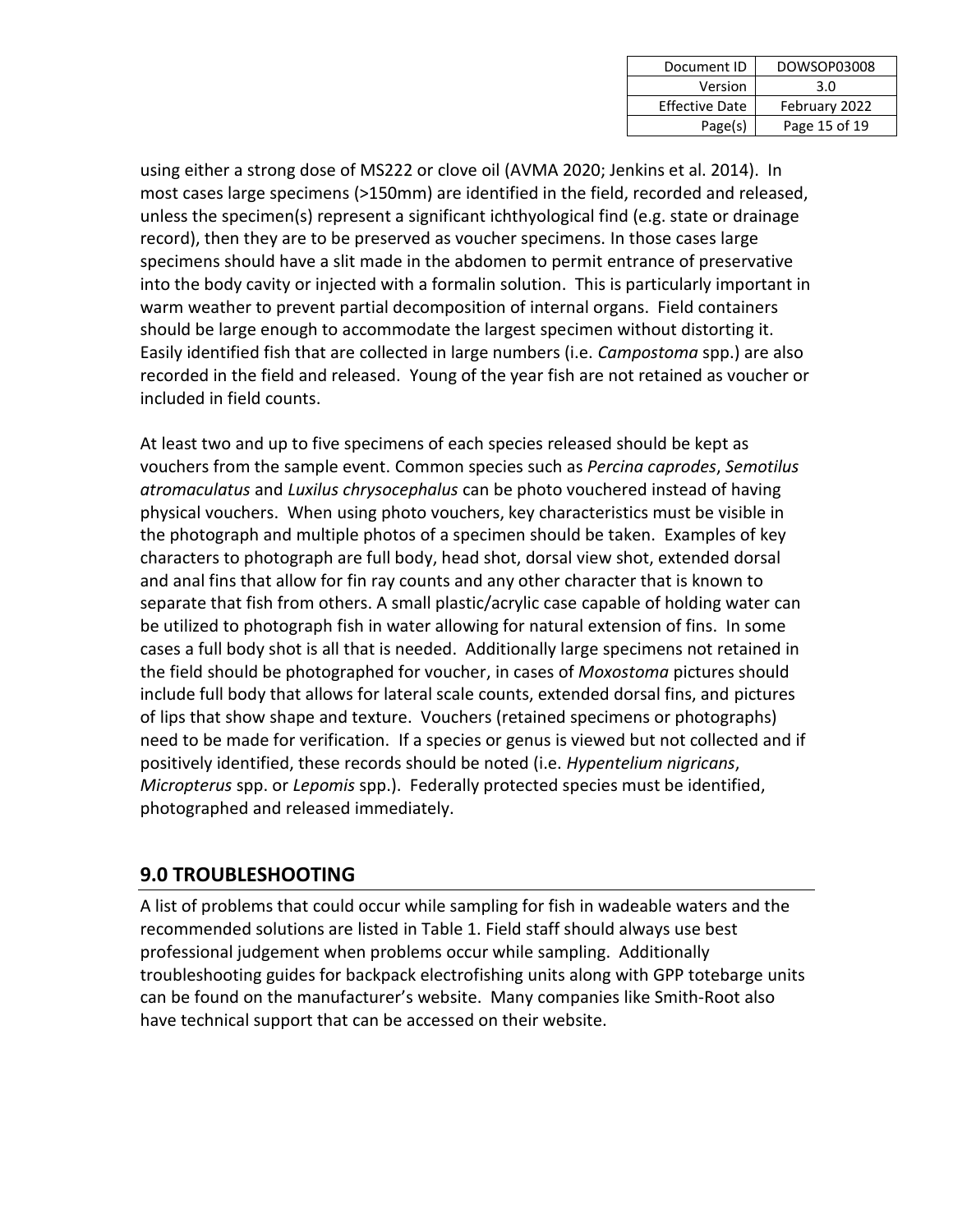| Document ID           | DOWSOP03008   |
|-----------------------|---------------|
| Version               | 3.0           |
| <b>Effective Date</b> | February 2022 |
| Page(s)               | Page 16 of 19 |

| Problem                                                      | <b>Solution</b>                                                                                                                                                                                                                                                                                                                                                                                                                                                                                                    |
|--------------------------------------------------------------|--------------------------------------------------------------------------------------------------------------------------------------------------------------------------------------------------------------------------------------------------------------------------------------------------------------------------------------------------------------------------------------------------------------------------------------------------------------------------------------------------------------------|
| Unit fails to power on                                       | Verify that battery cover is properly installed.<br>Still doesn't power on double check battery connections and<br>$\circ$<br>ensure terminals are clean. Replace battery.<br>If using tote barge<br>Ensure all connections to generator are properly attached.<br>Generator has been filled with gas to appropriate level.<br>٠<br>Generator is level in tote barge.<br>$\bullet$                                                                                                                                 |
|                                                              | If it still fails to start contact manufacturer or seek trained mechanic<br>for servicing.                                                                                                                                                                                                                                                                                                                                                                                                                         |
| Unit fails to generate<br>electrical current.                | Ensure that the anode and cathode are properly attached.<br>$\bullet$<br>Replace anode pole.<br>$\bullet$<br>Verify anode ring is free of corrosion.<br>$\bullet$<br>Replace battery if using backpack unit.<br>$\bullet$                                                                                                                                                                                                                                                                                          |
| <b>Fish are not</b><br>exhibiting signs of<br>electrotaxis   | Refer to section 8.1 for recommendations on adjusting settings.                                                                                                                                                                                                                                                                                                                                                                                                                                                    |
| <b>Exceeded shocking</b><br>time for reach length            | Note in field notebook reasons why time was exceeded. Example<br>$\bullet$<br>entries include numerous microhabitat in reach that had to be<br>sampled and increased shocking effort to drive fish to collection<br>point (such as upstream to cascade break).                                                                                                                                                                                                                                                     |
| <b>Failed to exceed</b><br>shocking time for<br>reach length | Ensure that the 2 riffle, 2 pool, 2 run sequence has been met or you<br>have reached the maximum reach length. If neither criteria has been<br>met continue shocking. If either criteria has been met then make<br>note in field notebook and cease activity.                                                                                                                                                                                                                                                      |
| Water too deep for<br>backpack shocker<br>(sensor submerged) | Assess the reach if there are areas where the backpack unit can be<br>$\bullet$<br>used, then sample those areas and seine in areas where backpack<br>unit cannot be used. If entire reach is too deep for backpack<br>shocking, and project requires stream to be sampled, then utilize<br>tote barge. If the tote barge is unavailable, then fish sampling should<br>be omitted or seine only. If seine only, fish should not be used to<br>calculate KIBI but can be used to supply a taxa list for the stream. |
| Water very turbid,<br>cannot see substrate                   | In such cases best professional judgement should be used. If fish<br>cannot be seen, then the risk of miscalculating a KIBI score is great. If<br>turbidity is a result of recent rain events or activities in area consider<br>coming back at a later date when conditions may have improved. If<br>sampling must occur that day consider shocking into a seine and<br>shocking short distances from the dip net to increase capture rate.<br>Make note of conditions in field notebook.                          |

#### **Table 1.** Troubleshooting guide for sampling fish in wadeable streams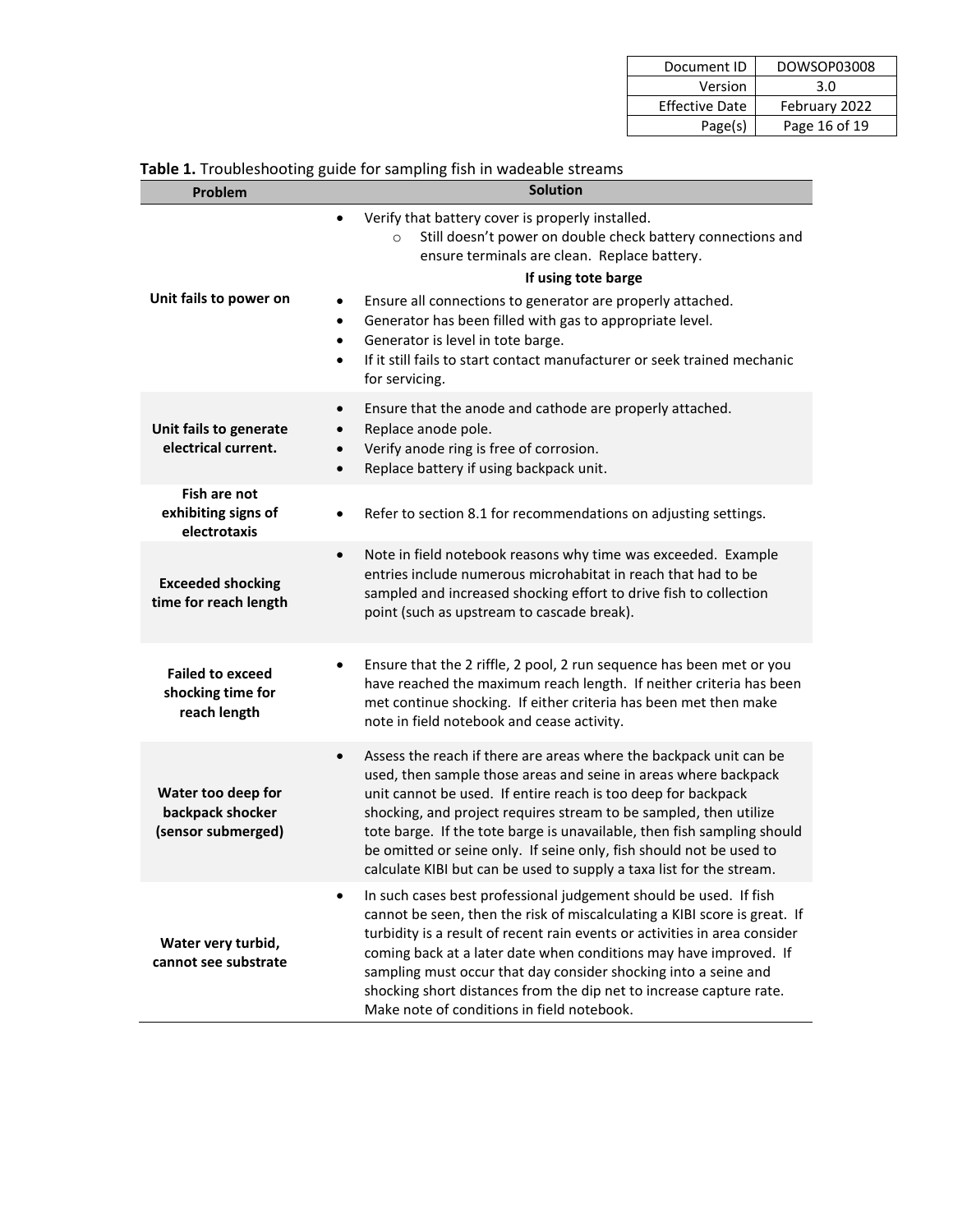| Document ID           | DOWSOP03008   |
|-----------------------|---------------|
| Version               | 3.0           |
| <b>Effective Date</b> | February 2022 |
| Page(s)               | Page 17 of 19 |

## **10.0 DATA & RECORDS MANAGEMENT**

The fish lead will record time spent shocking (in seconds) and seining time (in minutes) on the field data sheet and in a field notebook. Released fish are counted and documented in the field notebook (usually curated by the fish lead). Additionally, photographed fish are noted in the field notebook, and the associated file number from the camera is provided if available. If required by the project, a High or Low Gradient Stream Data Sheet is completed at each sample station visit. All sampling efforts and their respective times and distances must be recorded on the data sheet. All records (photo vouchers, field sheets, etc.) are to be named appropriately, stored in project files, and uploaded to K-WADE. All records, including hardcopy and electronic files, that are collected by DOW staff or that are collected for the explicit use by DOW must be kept according to DEP record retention policy (KDLA 2006).

## **11.0 QUALITY CONTROL & QUALITY ASSURANCE**

A field crew will consist of at least one staff member who is knowledgeable of the identification and nomenclature of Kentucky fishes. This staff member is to ensure that voucher collections of all fish are taken, specimens are preserved correctly for laboratory examination, and sample jars are labeled correctly. All released specimens will be noted in field notebooks or datasheets. After any sampling has been completed, all sampling gear will be thoroughly cleaned to remove all fish and potential contaminants so that no fish or other organisms are carried to the next site. The equipment shall be examined prior to sampling at the next site to ensure that no foreign objects are present.

Field duplicates are conducted at a frequency described in the yearly QAPP and associated PMP/PSP(s). Results shall be considered acceptable if the same narrative KIBI rating is attained or if the KIBI score falls within 14 points on both sampling occasions. If this does not occur, all taxonomists will meet to assess the issue and take corrective actions which will be documented with other QA files.

Field data must be complete and legible and entered on field data sheet or field notebook. While in the field, the field team should possess sufficient copies of standardized field data forms as well as copies of all applicable Standard Operating Procedures.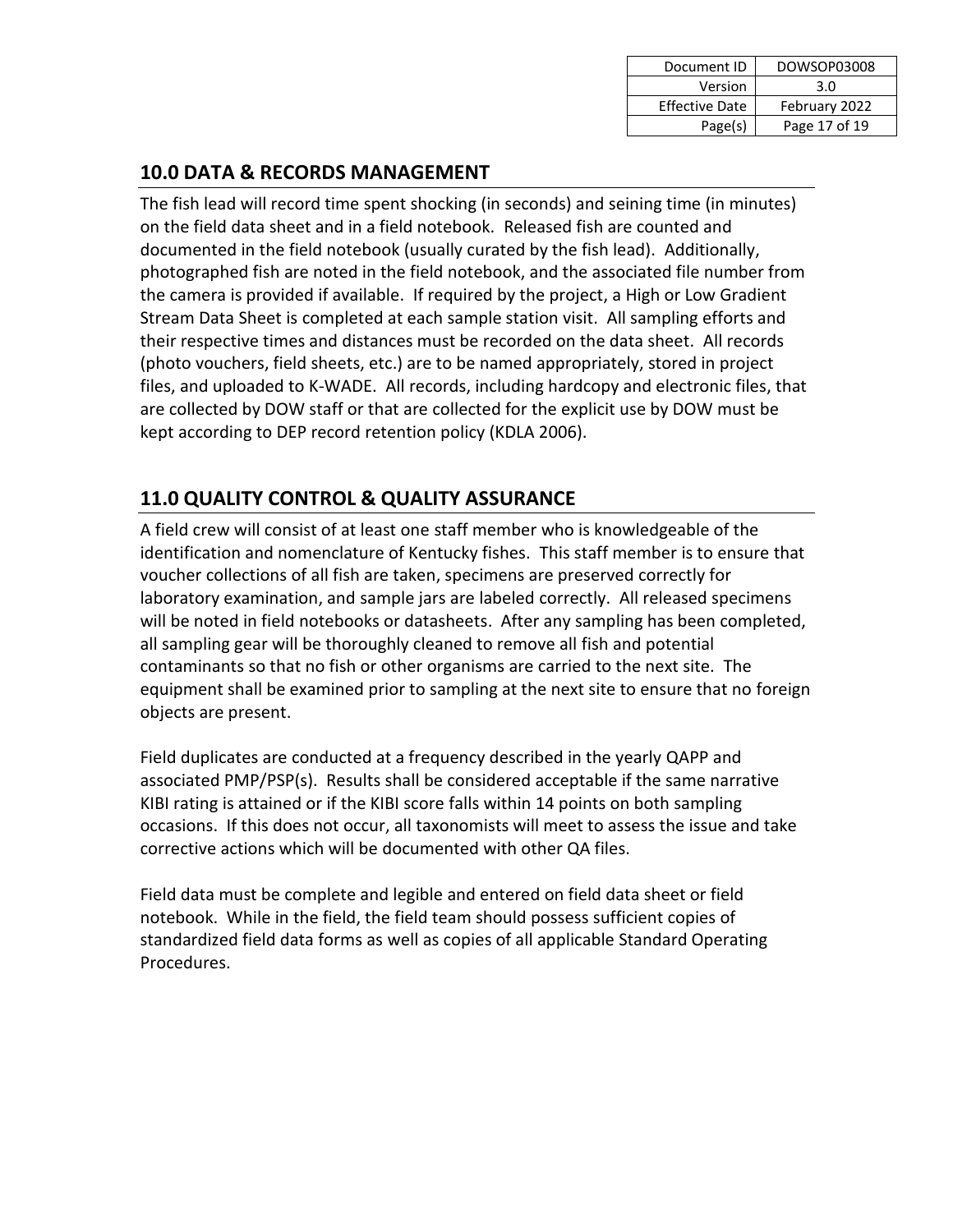| Document ID           | DOWSOP03008   |
|-----------------------|---------------|
| Version               | 3.0           |
| <b>Effective Date</b> | February 2022 |
| Page(s)               | Page 18 of 19 |

#### **12.0 REFERENCES**

- American Veterinary Medical Association (AVMA). (2020). AVMA Guidelines for the Euthanasia of animals: 2020 edition. American Veterinary Medical Association, Schaumburg, Illinois. Available: https://www.avma.org/sites/default/files/2020- 01/2020-Euthanasia-Final-1-17-20.pdf
- Barbour, M. T., Gerritsen, J., Snyder, B. D., & Stribling, J. B. (1999). *Rapid bioassessment protocols for use in streams and wadeable rivers: periphyton, benthic macroinvertebrates and fish* (Vol. 339). Washington, DC: US Environmental Protection Agency, Office of Water.
- Compton, M. C., Pond, G. J., & Brumley, J. F. (2003). Development and application of the Kentucky Index of Biotic Integrity (KIBI). *Kentucky Department for Environmental Protection, Division of Water, Frankfort, Kentucky*.
- Etnier, D.A. & Starnes W.C. (1993). *The fishes of Tennessee*. The University of Tennessee Press. Knoxville, Tennessee.
- Hendricks, M. L., Hocutt, C. H., & Stauffer Jr, J. R. (1980). Monitoring of fish in lotic habitats. *Biological monitoring of fish*, 205-231.
- Jenkins, R.E. & Burkhead N.M. (1993). *Freshwater fishes of Virginia*. American Fisheries Society, Bethesda, Maryland.
- Jenkins, J.A., Bart Jr, H.L., Bowker, J.D., Bowser, P.R., MacMillan, J.R., Nickum, J.G., Rose, J.D., Sorensen, P.W., Whitledge, G.W., Rachlin, J.W., & Warkentine, B.E. (2014). Use of Fishes in Research Committee (joint committee of the American Fisheries Society, the American Institute of Fishery Research Biologists, and the American society of Ichthyologists and Herpetologists). Guidelines for the Use of Fishes in Research. Bethesda, Maryland: American Fisheries Society.
- Karr, J. R. (1986). Assessing biological integrity in running waters: a method and its rationale. *Special publication/Illinois Natural History Survey (USA)*.
- Kentucky Department for Libraries and Archives (KDLA). (2006). State Agency Records Retention Schedule: Department for Environmental Protection. *State Archives and Records Commission, Public Records Division, Frankfort, KY.*
- Kentucky Division of Water (DOW). (2016). Standard Operating Procedure for Collection of Fish in Large Wadeable and Non-wadeable Streams and Rivers,